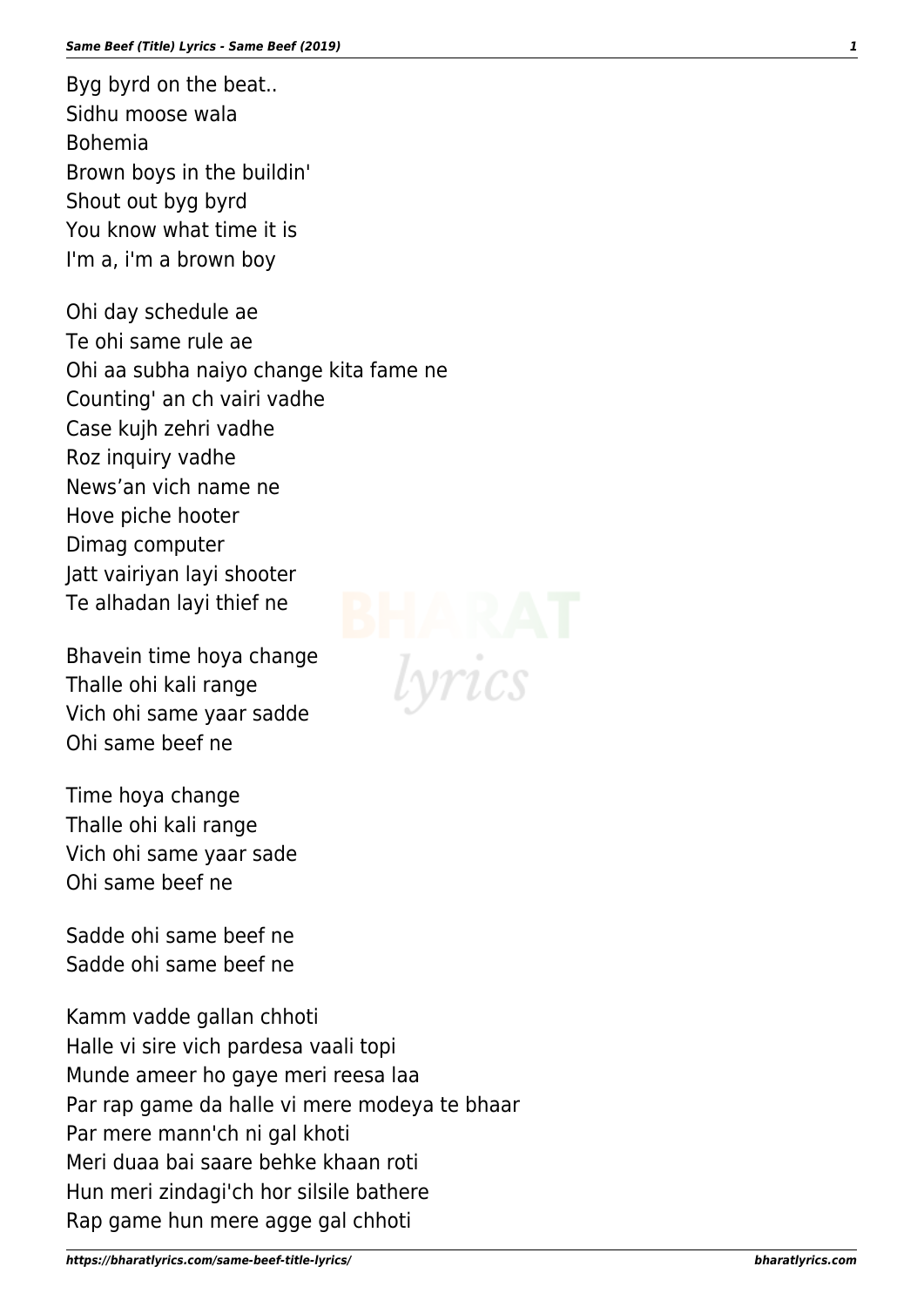Ohvi door si jadon main chhadeya peshawar Phir california di galliyan ch kaddi main taur Par hun vi moose ton lahore Sadde ohi same beef ne!

Hun maut kivein lutte naa kamaya jehda zameen te Hun industry respect kare naaz mainu meri team te Par kadey kadey ajje vi ni aanda aap te yakeen ke Jadon di denali kaddi industry nu gaali kaddi Oss din di kamaayi moti sector toh hun kothi meri

Bhaavein time hoya change Thalle ohi kali range Vich ohi same yaar sade Ohi same beef ne

Time hoya change Thalle ohi kali range Vich ohi same yaar sade Ohi same beef ne

Sadde ohi same beef ne Sadde ohi same beef ne

Ovein biba bukkde aan Neeveyan layi jhukde aan Rokeya na rukde aan Taanhi guddi chadhi ae

Tin chaar yaar de ni Doone hathyar ne ni Vairi godde bhaar te Ohna layi ego badi hai

Pbx1 chasi ae Ni gall baat khaasi ae Ni poori badmashi ae Ni gundeya de chief ne

Bhaavein time hoya change Thalle ohi kali range

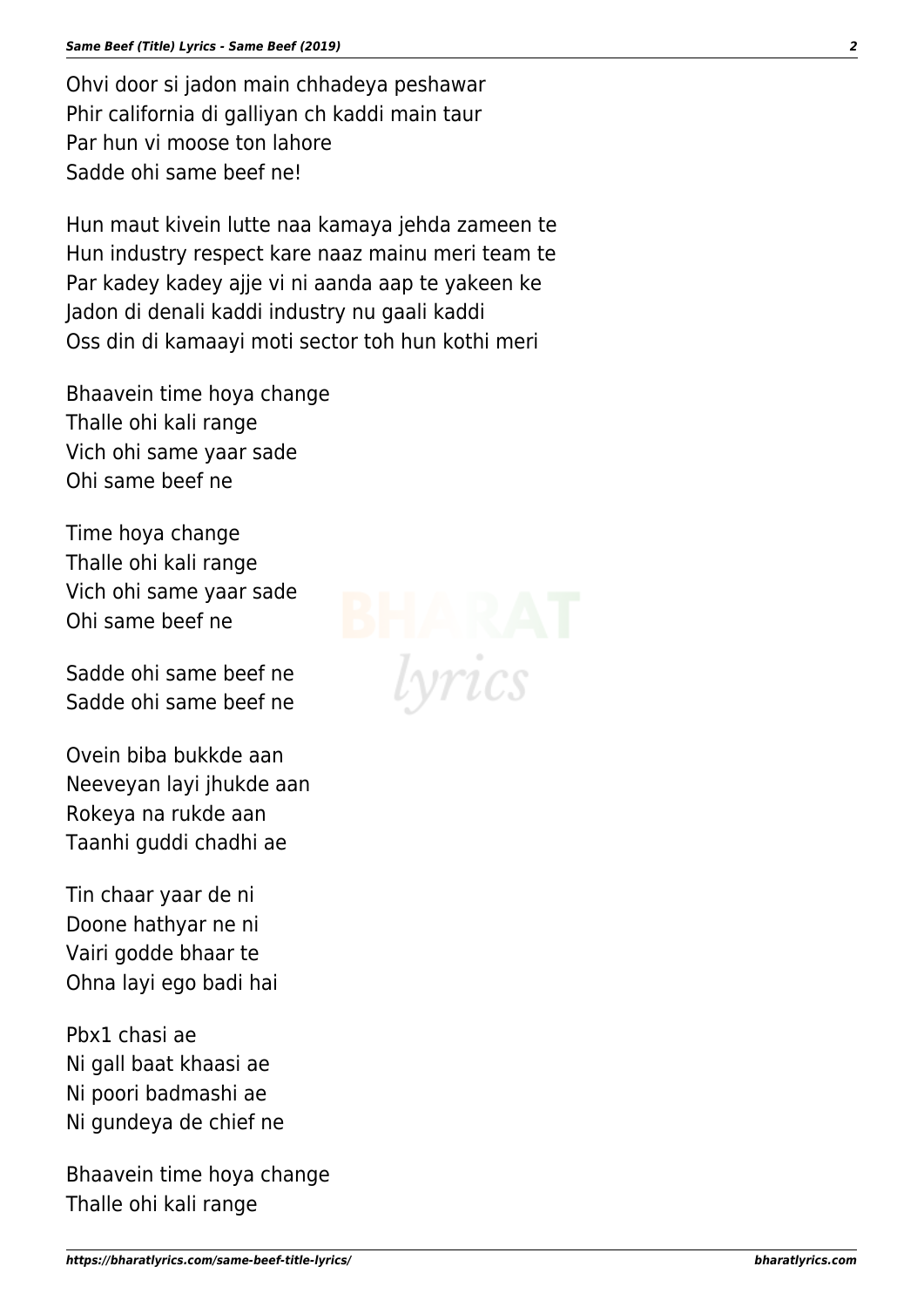Vich ohi same yaar sade Ohi same beef ne

Time hoya change Thalle ohi kali range Vich ohi same yaar sade Ohi same beef ne

Sadde ohi same beef ne Sadde ohi same beef ne

Ow chill vi ae, fun vi ae Pyaar vi ae, gun vi ae Ladna taan mann vi ae Mile je koi chaunda ae Baddu ainvein khuliyo na Hawa vich jhulliyo na Ek gal bhulliyo na Moose wala jeyonda ae Jaan giya jaana aage Bhidi da ni sanna agge Balleya toofana agge Tike kadey leaf ne

Bhaavein time hoya change Thalle ohi kali range Vich ohi same yaar sade Ohi same beef ne

Time hoya change Thalle ohi kali range Vich ohi same yaar sade Ohi same beef ne

Sadde ohi same beef ne Sadde ohi same beef ne

Shehanshah galliyan ch raja beast West coast ton east coast ton middle east Haje vi gaddi di seat ch likha geet Ummeed meri lokan nu pasand aan mere geet

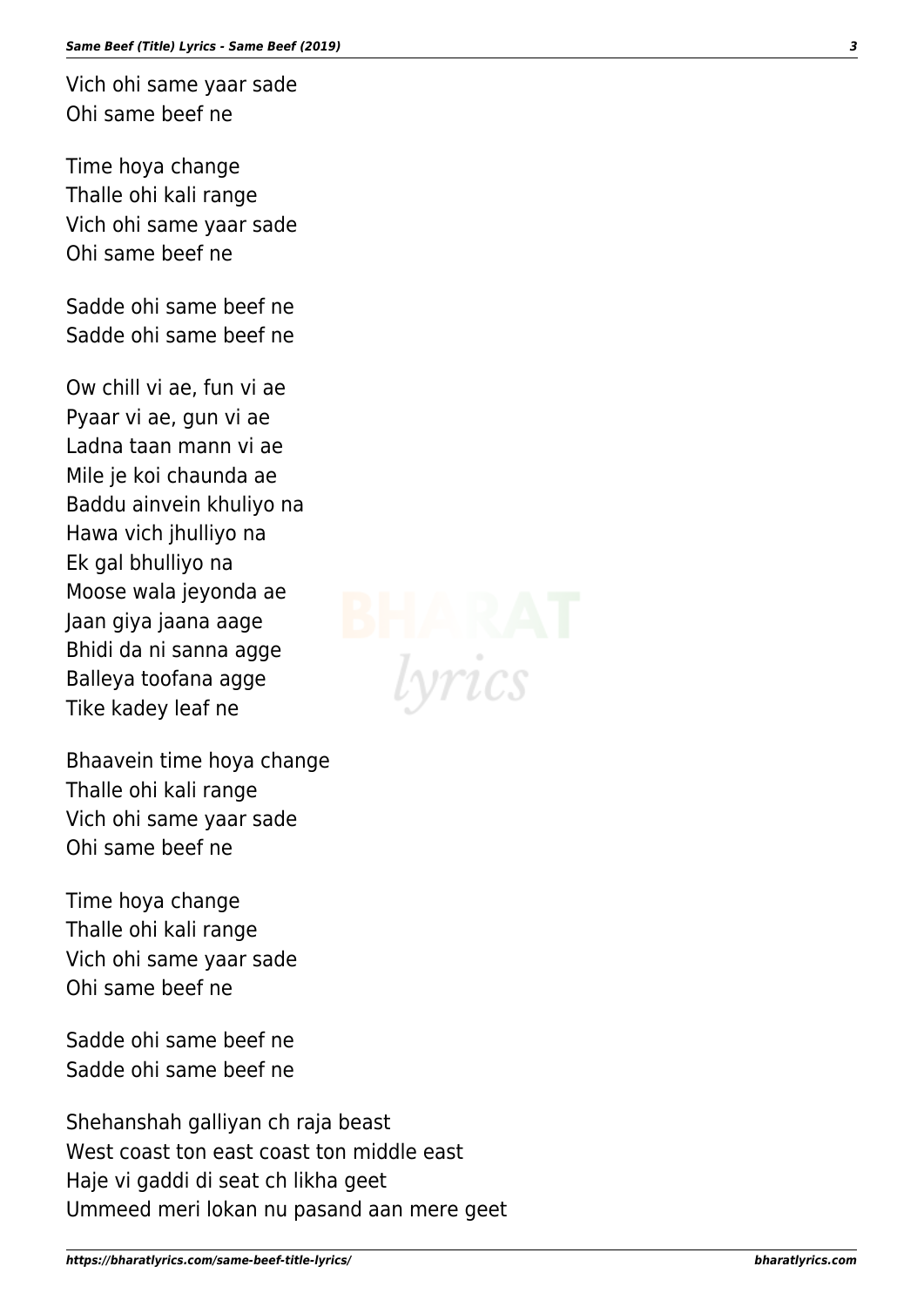Bol jivein mere ak47 Mash'hoor meri gmc di kali denali 3-4 yaar jehde sada mere naal Baaki sadiyan ton sarhe methon industry saari Par assi ta kade raah ni kise di Bharatlyrics.com Saanu shuru ton parwah ni kisey di

Ohi same yaar sadde Ohi same beef Sadde mode hor chaldi hawa ni kisey di Khede game jehde karo idsutry nu karo blame Bhavein time hoya change main haje vi same

Khede game jehde karo idsutry nu karo blame Bhavein time hoya change main haje vi same

vrics

Bhaavein time hoya change Thalle ohi kali range Vich ohi same yaar sade Ohi same beef ne Time hoya change Thalle ohi kali range Vich ohi same yaar sadde

Ek vaari hor!

Bhaavein time hoya change Thalle ohi kali range Vich ohi same yaar sade Ohi same beef ne Time hoya change Thalle ohi kali range Vich ohi same yaar sade Ohi same beef ne

Yeah! A whole lot of fakeness going on But shout out to real ones Be strong It's that kali denali